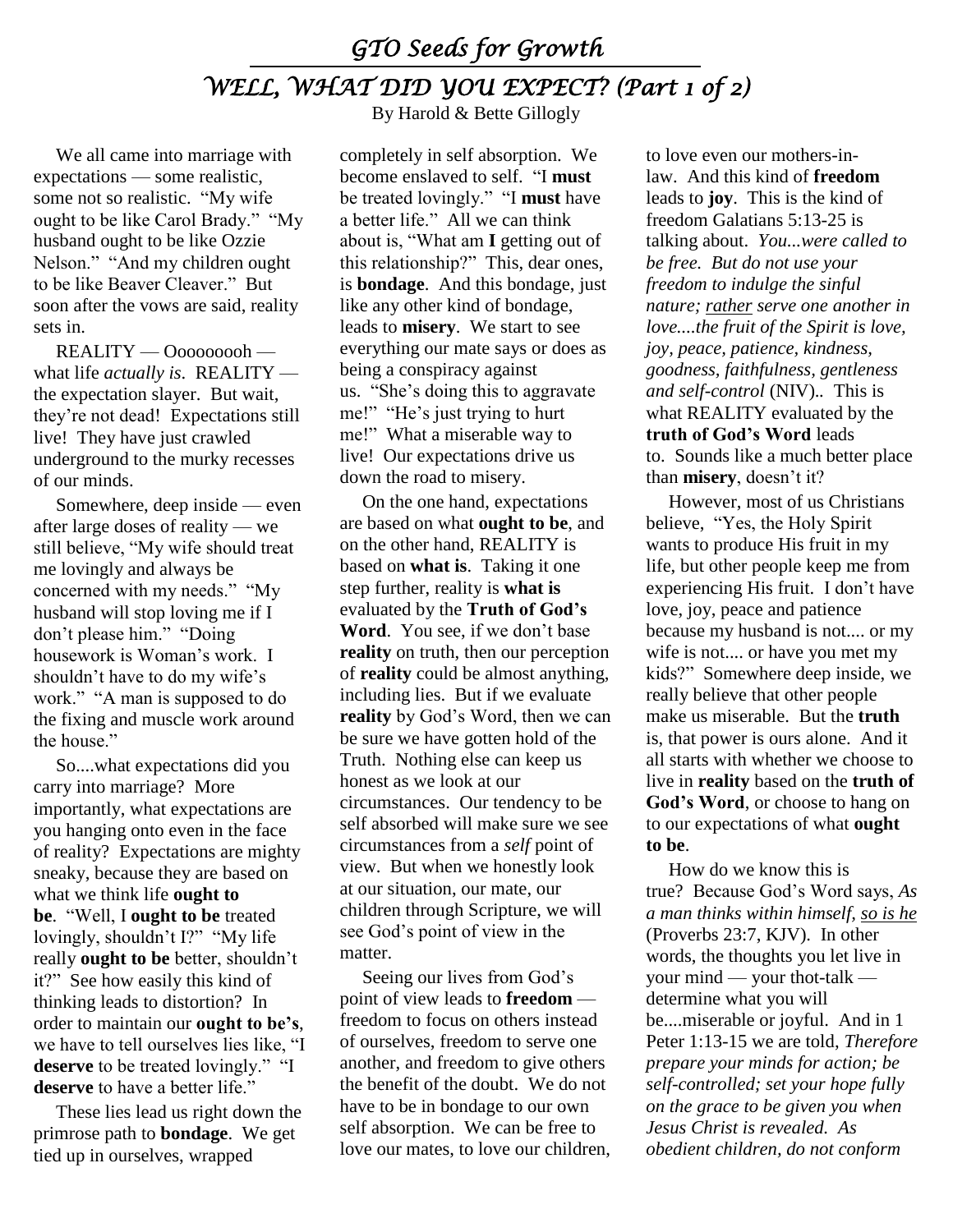## **What did you expect** (cont')

*to the evil desires you had when you lived in ignorance. But just as He who called you is holy, so be holy in all you do (NIV).* Perhaps you are more familiar with the way verse 13 begins in the King James: *Gird up the loins of your mind.* This is the picture of a Roman soldier who would "gird up his loins" in preparation for battle. He would gather the loose edges of his skirt (Sorry guys, this was before zippers and pants.), pull them up between his legs, and tuck them securely into his belt. So we are to gather the edges of our minds (especially the self absorbed edges) and tuck them into our belt. Do you know what **our belt of spiritual armor** is called in Ephesians 6? It is the "belt of truth." Well, what do you know? When we make the choice to tuck our minds into the belt of God's truth, we are choosing to live in **reality**, not in what **ought to be**!

If we choose not to **gird up** our minds and tuck our thot-talk into the belt of **God's truth**, then we are choosing to hang on to our expectations of what **ought to be**, and our whole family will reap the consequences. Remember the way it happens? We expect our mate to be a certain way

(**expectations)**. When our mate is not the way we expect, our thot-talk fills up with "poor me" thoughts

and other lies that focus on ourselves. It's like an **old tape of lies** we play in our minds: "Poor me. I deserve better. If my mate would only...." This **self absorption** leads us to become angry or anxious, because we are not getting what we think we deserve. And these feelings lead us to bursts of anger and resentment, or make us think we must manipulate to get what we want out of our mate.

When we hold on to our list of expectations, we leave ourselves wide open for disappointment. We are upsetting ourselves over what we can not change, and eventually we will act out our disappointment, anger and anxiety in ungodly ways. See why Proverbs 23 says, "As we think within ourselves, that is the **what we will be**"?

God does not want us to live in **misery**. He has a better place for us to live — **joy**! But we have to choose to tuck our minds into His belt of truth. Psalm 51:6 says, *Surely you [God] desire truth in the inner parts; you teach me wisdom in the inmost place.* Our inner, inmost place is where we do our thinking and deciding — our minds. God wants our minds to be filled with His truth. He even promises to teach us wisdom. How about that? God will give us the wisdom we need to bring our

expectations into alignment with reality.

We want to tell you a story about Sandy and Kevin, and how God helped them do this. While you read the story, look for (1) the expectation Sandy was holding on to, (2) her thot-talk about her expectation — her old tape of lies, (3) her resulting ungodly behavior, (4) the change in her thot-talk to truth, and (5) the results of that change.

Sandy sat through her husband's Sunday School class week after week feeling so disgusted with him, she could barely keep from running out of the church. Kevin taught love and humility, but at home he was complaining, critical and cutting (the 3 Big, Bad C's). They appeared to everyone at church as a happy couple, but their home was anything but.

Sandy was angry. And she felt she had every right to remain angry as long as he refused to change his habits. Sandy's expectation was that Kevin should treat her lovingly and be concerned about her needs. And she felt she had every right to demand he meet her expectation. While it is true that Kevin OUGHT TO be a loving husband, Sandy was making herself miserable by believing her anger was all his fault. She was not dealing with the truth.

| Growing Toward Oneness Marriage Ministries provides books, CD's and other marriage resources and services to enrich your marriage.                    |
|-------------------------------------------------------------------------------------------------------------------------------------------------------|
| Please visit their website at www.marriages.net                                                                                                       |
| If you would like to order the above resources or receive more information contact:<br>GTO Marriage Ministries, 2436 Haskell Drive, Antioch, TN 37013 |
| TOLL-FREE order line: 1-800-546-5486 or order online at www.marriages.net                                                                             |
| Email: gtocentral@marriages.net                                                                                                                       |
| This is a publication of GTO Marriages Ministries and may be copied and distributed without permission.                                               |
| GTO Marriage Ministries is a non-profit ministry supported by charitable donations from individuals and churches.                                     |

If you would like to contribute to this marriage ministry, got to [www.marriages.net](http://www.marriages.net/) and click the **"Donate Now"** button.